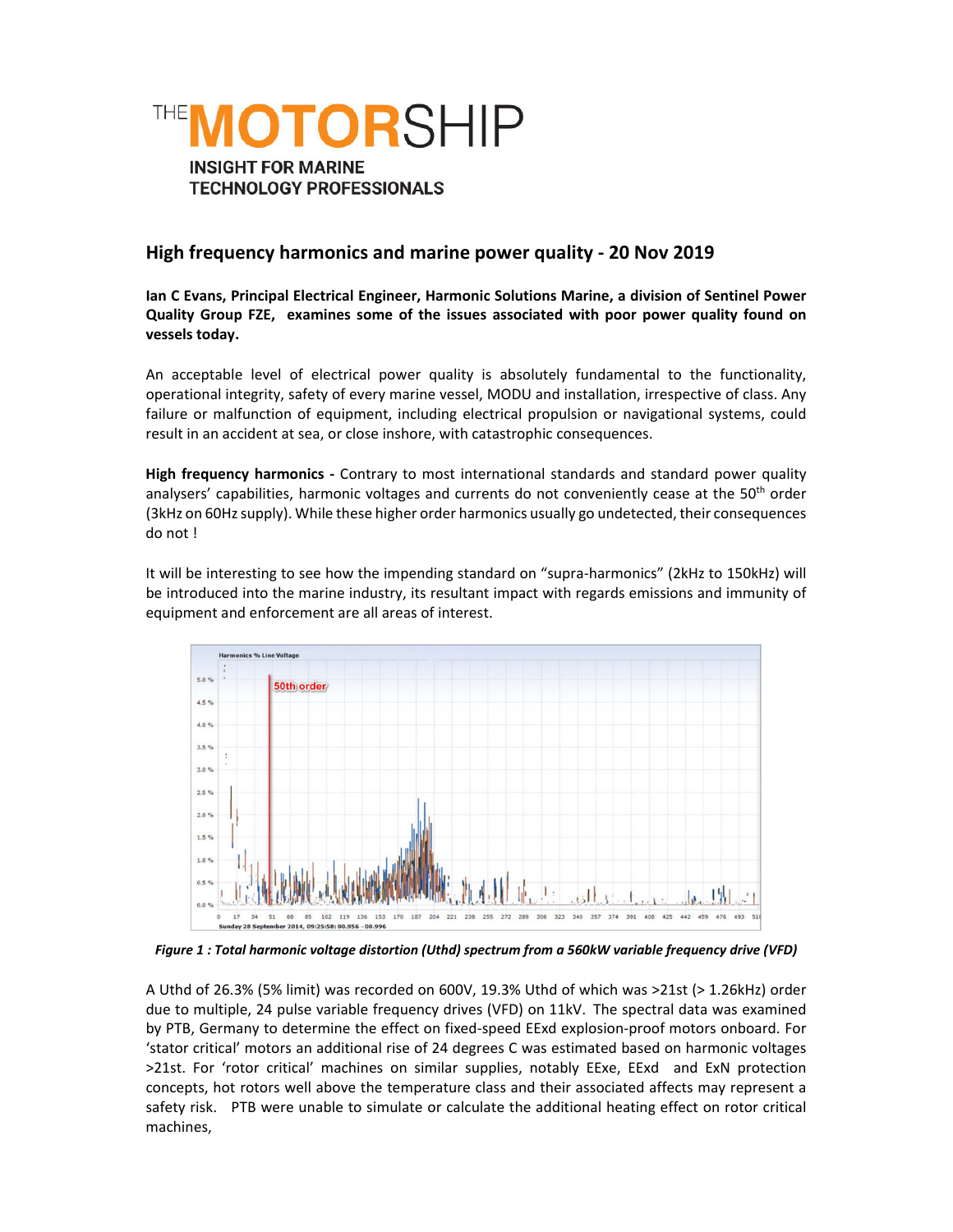**Fixed speed explosion‐proof motors** – Standard AC explosion‐proof motors of all protection concepts are designed and certified based on pure sinusoidal supplies. They lose this certification if the Uthd is >0% ‐ "*they are no longer operating under the conditions envisaged when they were certified*". IEC 60034‐1 Standard (electrical machines) contains requirements regarding 'harmonic voltage factor' (HVF). However, IEC‐60079‐1 (hazardous area equipment) does not currently have any requirement for HVF regarding temperature testing or certification for fixed speed explosion proof motors. This does not necessarily mean they are unsafe, although under certain conditions they may be (e.g. high frequency harmonics in the supply), but simply someone else, rather than the certifying authority, has to take responsibility for their safety.

**Large main AC propulsion drives** – Many vessels, including cruise ships, utilise electric propulsion, either direct drive or podded, including synchronous drives, usually employing phase shifting transformer solutions to reduce the resultant harmonic voltage distortion (Uthd). Most marine classification societies limit the total Uthd, usually to a maximum of 8%.



Figure 2 : Line voltage, phase voltage and current waveforms for one phase from a vessel *with 24‐pulse cycloconverter drives, steaming at most economical speed.*

Uthd recorded was 13.59%; at higher speeds the Uthd would increase significantly. The 70% increase above the permitted Uthd limit was due to switching/notching voltage harmonics, not normally considered in the rules. A significant proportion of the Uthd impacted adversely on all voltages onboard, raising local Uthd levels and affecting sensitive equipment.

Both cycloconverters and synchronous drives comprise phase-controlled SCR input rectifiers. These have two issues. 'Line notching' due to the commutation process. (Note - the additional notches seen in Figure 2 are due to the phase shifting of the converters). In addition, the reactive power demand is dependent on the control angle of the SCR rectifiers and the motor torque demand(s). Excessive reactive power demand (i.e. low displacement power factor) increasesthe generator fuel costs. Many vessels employ the use of large multiple, combined passive harmonic filters/uncontrolled displacement power factor correction systems, the manually switched operation can result in generator over‐excitation and blackout of the vessel, if left energised at low or intermittent loading.

**PWM drives into the fray** ‐ Over recent years, pulse width modulated (PWM) VFDs have made an appearance as main propulsion drives, in addition for general purpose applications. Whilst they do not have issues with line notching and reactive power, they do have other issues of concern.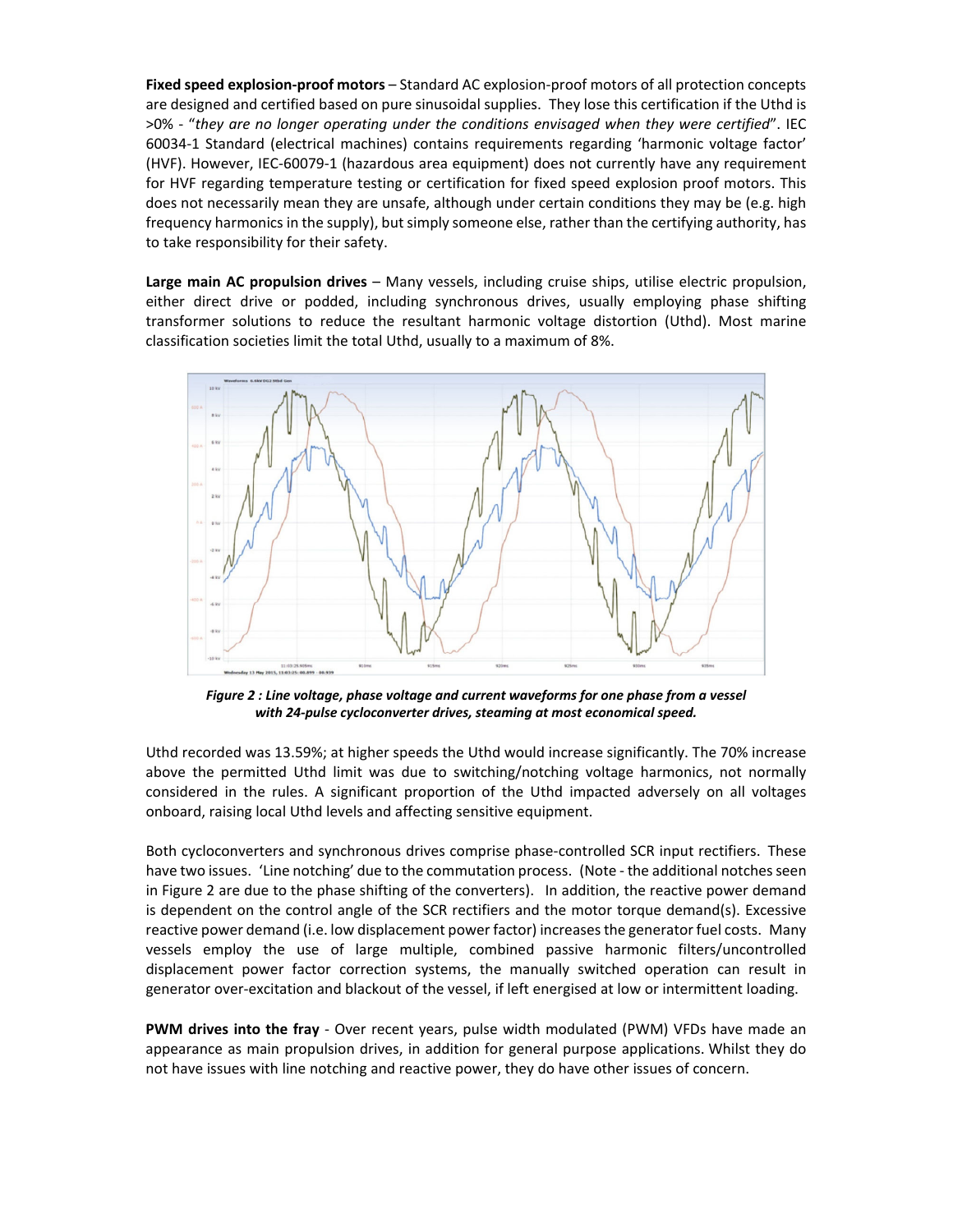In an active front end (AFE) VFD, an IGBT rectifier replaces the normal 6‐pulse diode/SCR pre‐charge rectifier. Contrary to what some vendors may say, AFE have still have significant issues to overcome. Increased EMI (including common mode voltage/current), uncontrolled reactive power injection at no, light and intermittent load if multiple AFE drives are operating, causing unstable displacement power factor, harmonic currents above the 50th, lack of performance and lowest overall efficiency of all type of VFD/mitigation options are all issues which are rarely measured or considered under the rules.

Whether the VFD is 6 pulse or AFE type, the current to the motor is a synthesised sinewave. The output voltage being a modulated (i.e. chopped) rectangular (Figure 3) wave. This is the source of most VFD EMC problems.



*Figure 3 : The output voltage from a motor is a modulated (i.e. chopped) rectangular wave.*

Harmonic voltage distortion (Uthd) due to PWM VFDs may require mitigation to be installed, as per any electric drives but there are three separate, but interrelated problems, which continue to affect VFDs:

i) Excessive du/dt (rate of rise of voltage), which can destroy motor insulation, especially on retrofit, energy‐saving applications. Burnouts of multiple motors occurred recently various cruise and other vessels.

'ii) Standing waves' (cable resonance) due to long cable lengths (>30‐50m). However, sinus output filters, if installed, can prevent this phenomenon.

iii) However, the most challenging aspect of VFDs, rarely mentioned by vendors, presents serious problems to all marine vessels, is that of "common mode voltage" due to the PWM output voltage switching.

Common mode voltage is between each phase and ground. If the VFD‐motor combination is not installed in strict compliance with EMC recommendations, the switching frequency (1‐10kHz) is superimposed on the phase to ground voltages. Every item of equipment connected to the ground (i.e. the hull) can be affected. We have involved in many marine investigations where CMV was the cause, including PWM propulsion drives failing continually (due to their own CMV) plus navigation, control, cranes and fire and gas detection systems being adversely affected.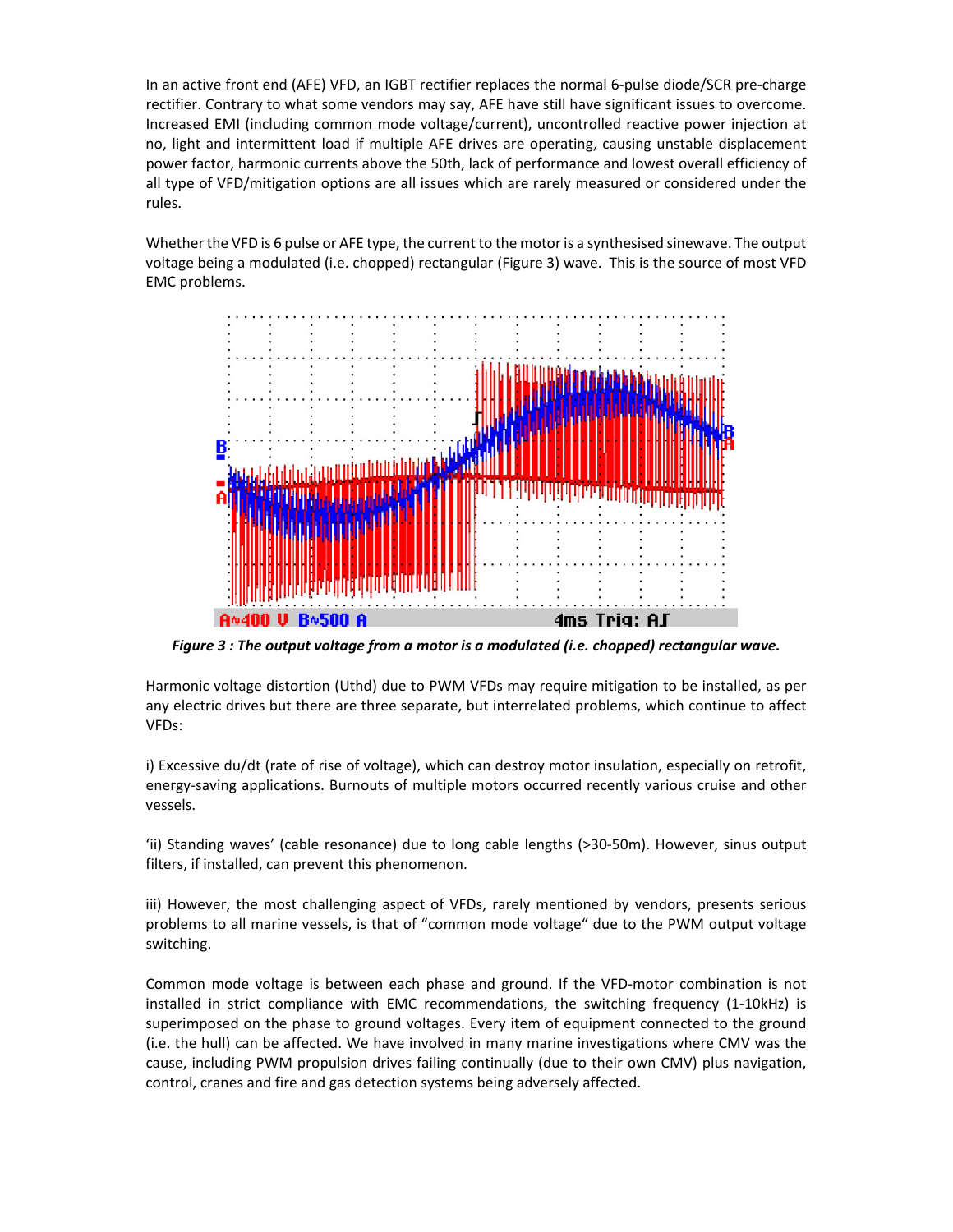

*Figure 4 : multiple paths for common mode voltage (CMV) in VFDs.*

CMV can be very disruptive and damaging yet not acknowledged officially by the marine authorities. Larger "multi-level" VFDs do not have CMV issues supposedly. Ongoing problems with six Type 45 destroyers, the "World's first electric warships", each having 40MW of multi-level, PWM main propulsion VFDs have up to four times the NATO STANDAG Uthd limit (5%) and CMV circulating around the hulls in kV, suggests otherwise.

CMV has an accompanying common mode current. It travels to the ground from the VFD via the motor bearings, gradually destroying them via micro‐arcs of current at the VFD switching frequency. Fixed speed motor bearings in an CMV rich environment is of great concern. We are aware of multiple vessels of the same class, where EExd (flameproof) motor bearings are lasting < 3‐4 months due CMV from >40MW of multi-level PWM main propulsion drives. High frequency micro-arcs of current and bearing damage occurring in a Zone 1 area is doubly concerning.



*Figure 5: high frequency micro‐arcs of current can lead to bearing damage*